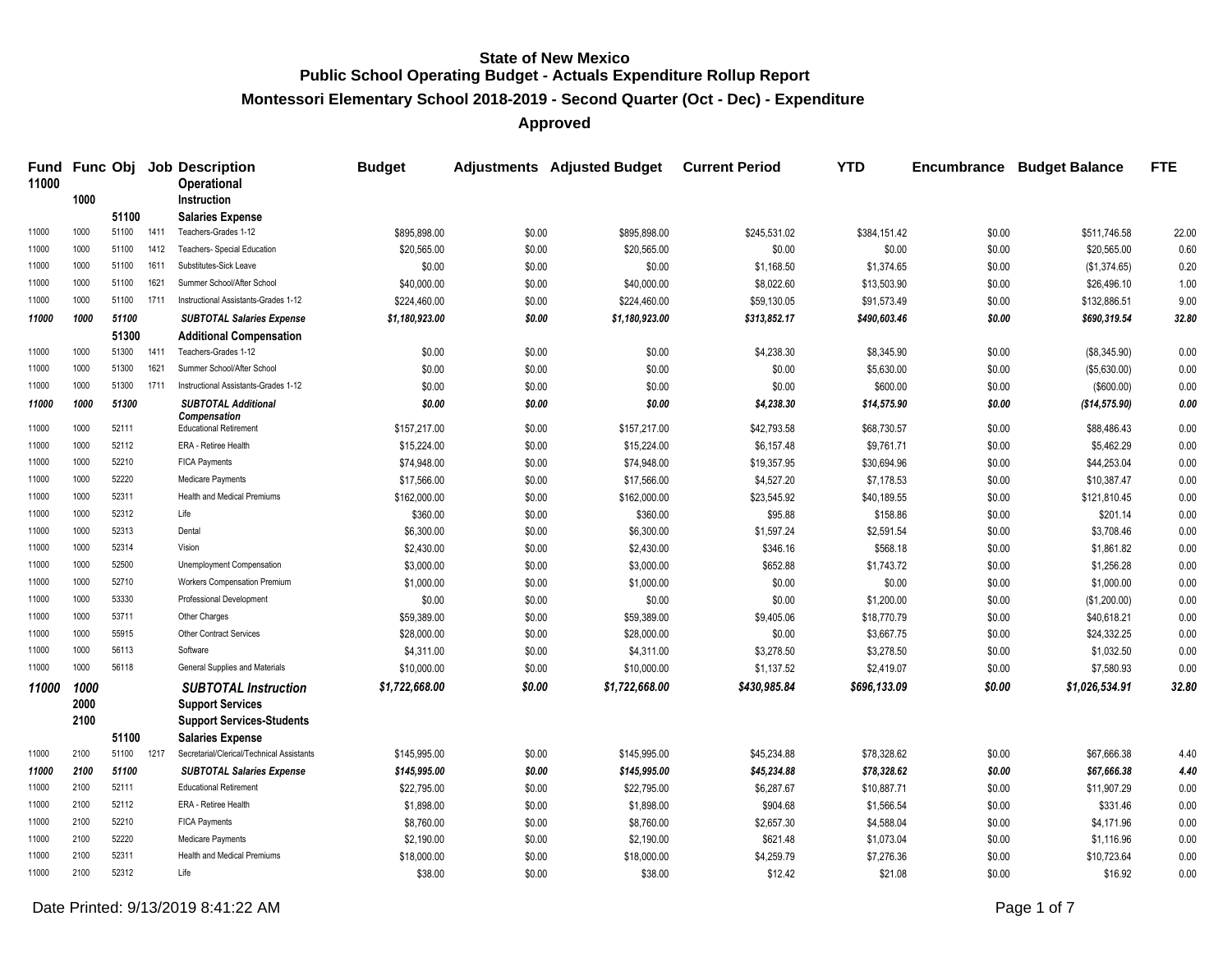# **Montessori Elementary School 2018-2019 - Second Quarter (Oct - Dec) - Expenditure**

| <b>Fund</b> |              |            |      | <b>Func Obj Job Description</b>                                                                                                 | <b>Budget</b> |        | <b>Adjustments</b> Adjusted Budget | <b>Current Period</b> | <b>YTD</b>   |        | <b>Encumbrance Budget Balance</b> | <b>FTE</b> |
|-------------|--------------|------------|------|---------------------------------------------------------------------------------------------------------------------------------|---------------|--------|------------------------------------|-----------------------|--------------|--------|-----------------------------------|------------|
| 11000       | 2100         | 52313      |      | Dental                                                                                                                          | \$700.00      | \$0.00 | \$700.00                           | \$500.44              | \$855.25     | \$0.00 | (\$155.25)                        | 0.00       |
| 11000       | 2100         | 52314      |      | Vision                                                                                                                          | \$270.00      | \$0.00 | \$270.00                           | \$85.04               | \$145.41     | \$0.00 | \$124.59                          | 0.00       |
| 11000       | 2100         | 53212      |      | Speech Therapists - Contracted                                                                                                  | \$30,000.00   | \$0.00 | \$30,000.00                        | \$3,662.36            | \$7,211.45   | \$0.00 | \$22,788.55                       | 0.00       |
| 11000       | 2100         | 53213      |      | Occupational Therapists - Contracted                                                                                            | \$10,000.00   | \$0.00 | \$10,000.00                        | \$1,396.98            | \$2,944.98   | \$0.00 | \$7,055.02                        | 0.00       |
| 11000       | 2100         | 53214      |      | Therapists - Contracted                                                                                                         | \$0.00        | \$0.00 | \$0.00                             | \$1,265.00            | \$1,265.00   | \$0.00 | (\$1,265.00)                      | 0.00       |
| 11000       | 2100         |            |      | <b>SUBTOTAL Support</b>                                                                                                         | \$240,646.00  | \$0.00 | \$240,646.00                       | \$66,888.04           | \$116,163.48 | \$0.00 | \$124,482.52                      | 4.40       |
|             | 2300         | 51100      |      | <b>Services-Students</b><br><b>Support Services-General</b><br><b>Administration</b><br><b>Salaries Expense</b>                 |               |        |                                    |                       |              |        |                                   |            |
| 11000       | 2300         | 51100 1111 |      | Superintendent                                                                                                                  | \$103,832.00  | \$0.00 | \$103,832.00                       | \$22,854.72           | \$45,555.59  | \$0.00 | \$58,276.41                       | 0.80       |
| 11000       | 2300         | 51100      |      | <b>SUBTOTAL Salaries Expense</b>                                                                                                | \$103,832.00  | \$0.00 | \$103,832.00                       | \$22,854.72           | \$45,555.59  | \$0.00 | \$58,276.41                       | 0.80       |
| 11000       | 2300         | 52111      |      | <b>Educational Retirement</b>                                                                                                   | \$14,418.00   | \$0.00 | \$14,418.00                        | \$3,176.81            | \$6,332.24   | \$0.00 | \$8,085.76                        | 0.00       |
| 11000       | 2300         | 52112      |      | ERA - Retiree Health                                                                                                            | \$2,075.00    | \$0.00 | \$2,075.00                         | \$457.10              | \$911.12     | \$0.00 | \$1,163.88                        | 0.00       |
| 11000       | 2300         | 52210      |      | <b>FICA Payments</b>                                                                                                            | \$6,224.00    | \$0.00 | \$6,224.00                         | \$1,416.94            | \$2,824.35   | \$0.00 | \$3.399.65                        | 0.00       |
| 11000       | 2300         | 52220      |      | Medicare Payments                                                                                                               | \$1,556.00    | \$0.00 | \$1,556.00                         | \$331.38              | \$660.53     | \$0.00 | \$895.47                          | 0.00       |
| 11000       | 2300         | 52312      |      | Life                                                                                                                            | \$36.00       | \$0.00 | \$36.00                            | \$2.25                | \$4.50       | \$0.00 | \$31.50                           | 0.00       |
| 11000       | 2300         | 52710      |      | Workers Compensation Premium                                                                                                    | \$500.00      | \$0.00 | \$500.00                           | \$0.00                | \$0.00       | \$0.00 | \$500.00                          | 0.00       |
| 11000       | 2300         | 53411      |      | Auditing                                                                                                                        | \$15,000.00   | \$0.00 | \$15,000.00                        | \$14,271.86           | \$14,271.86  | \$0.00 | \$728.14                          | 0.00       |
| 11000       | 2300         | 53413      |      | Legal                                                                                                                           | \$10,000.00   | \$0.00 | \$10,000.00                        | \$135.55              | \$406.65     | \$0.00 | \$9,593.35                        | 0.00       |
| 11000       | 2300         | 53711      |      | Other Charges                                                                                                                   | \$0.00        | \$0.00 | \$0.00                             | \$1,618.14            | \$2,696.90   | \$0.00 | (\$2,696.90)                      | 0.00       |
| 11000       | 2300         | 55812      |      | <b>Board Training</b>                                                                                                           | \$2,000.00    | \$0.00 | \$2,000.00                         | \$0.00                | \$0.00       | \$0.00 | \$2,000.00                        | 0.00       |
| 11000       | 2300         |            |      | <b>SUBTOTAL Support</b>                                                                                                         | \$155,641.00  | \$0.00 | \$155,641.00                       | \$44,264.75           | \$73,663.74  | \$0.00 | \$81,977.26                       | 0.80       |
|             | 2400         | 51100      |      | Services-General<br><b>Administration</b><br><b>Support Services-School</b><br><b>Administration</b><br><b>Salaries Expense</b> |               |        |                                    |                       |              |        |                                   |            |
| 11000       | 2400         | 51100      | 1112 | Principals                                                                                                                      | \$0.00        | \$0.00 | \$0.00                             | \$0.00                | \$0.00       | \$0.00 | \$0.00                            | 0.00       |
| 11000       | 2400         | 51100      | 1211 | Coordinator/Subject Matter Specialist                                                                                           | \$0.00        | \$0.00 | \$0.00                             | \$15,480.78           | \$24,326.94  | \$0.00 | (\$24,326.94)                     | 1.00       |
| 11000       | 2400         | 51100      |      | <b>SUBTOTAL Salaries Expense</b>                                                                                                | \$0.00        | \$0.00 | \$0.00                             | \$15,480.78           | \$24,326.94  | \$0.00 | (\$24,326.94)                     | 1.00       |
| 11000       | 2400         | 52111      |      | <b>Educational Retirement</b>                                                                                                   | \$0.00        | \$0.00 | \$0.00                             | \$2,151.80            | \$3,381.40   | \$0.00 | (\$3,381.40)                      | 0.00       |
| 11000       | 2400         | 52112      |      | ERA - Retiree Health                                                                                                            | \$0.00        | \$0.00 | \$0.00                             | \$309.61              | \$486.53     | \$0.00 | (\$486.53)                        | 0.00       |
| 11000       | 2400         | 52210      |      | <b>FICA Payments</b>                                                                                                            | \$0.00        | \$0.00 | \$0.00                             | \$925.40              | \$1,450.86   | \$0.00 | (\$1,450.86)                      | 0.00       |
| 11000       | 2400         | 52220      |      | Medicare Payments                                                                                                               | \$0.00        | \$0.00 | \$0.00                             | \$216.45              | \$339.35     | \$0.00 | (\$339.35)                        | 0.00       |
| 11000       | 2400         | 52311      |      | <b>Health and Medical Premiums</b>                                                                                              | \$0.00        | \$0.00 | \$0.00                             | \$771.66              | \$1,287.92   | \$0.00 | (\$1,287.92)                      | 0.00       |
| 11000       | 2400         | 52312      |      | Life                                                                                                                            | \$0.00        | \$0.00 | \$0.00                             | \$2.82                | \$4.70       | \$0.00 | (\$4.70)                          | 0.00       |
| 11000       | 2400         | 52313      |      | Dental                                                                                                                          | \$0.00        | \$0.00 | \$0.00                             | \$49.02               | \$81.70      | \$0.00 | (\$81.70)                         | 0.00       |
| 11000       | 2400         | 52314      |      | Vision                                                                                                                          | \$0.00        | \$0.00 | \$0.00                             | \$11.28               | \$18.80      | \$0.00 | (\$18.80)                         | 0.00       |
| 11000       | 2400         | 53711      |      | Other Charges                                                                                                                   | \$0.00        | \$0.00 | \$0.00                             | \$1.51                | \$1.51       | \$0.00 | (\$1.51)                          | 0.00       |
| 11000       | 2400<br>2500 |            |      | <b>SUBTOTAL Support</b><br>Services-School<br><b>Administration</b><br><b>Central Services</b>                                  | \$0.00        | \$0.00 | \$0.00                             | \$19,920.33           | \$31,379.71  | \$0.00 | (\$31,379.71)                     | 1.00       |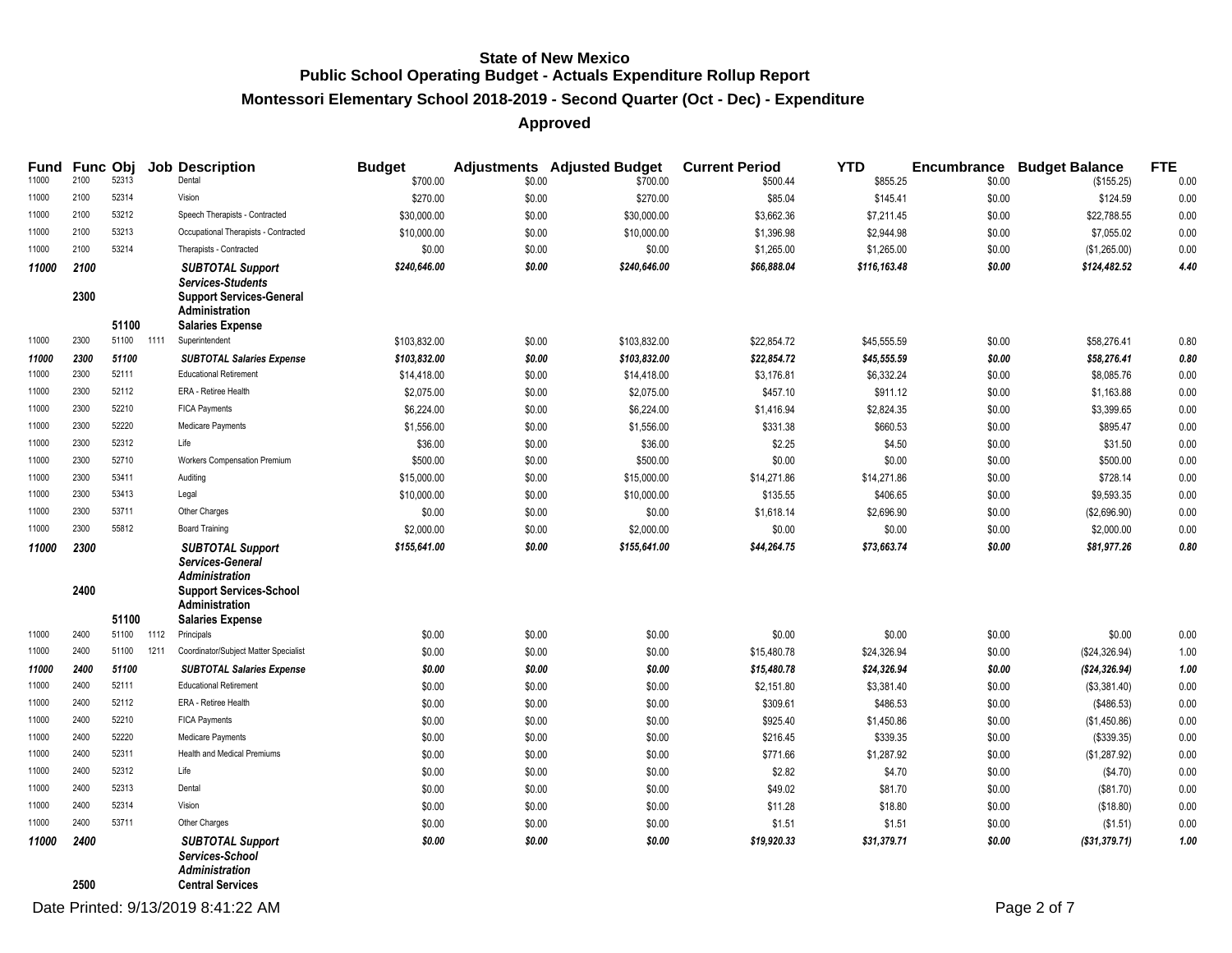**Montessori Elementary School 2018-2019 - Second Quarter (Oct - Dec) - Expenditure**

|       |      | 51100      |      | Fund Func Obj Job Description<br><b>Salaries Expense</b>                        | <b>Budget</b> |        | Adjustments Adjusted Budget Current Period |             | <b>YTD</b>   |        | <b>Encumbrance Budget Balance</b> | <b>FTE</b> |
|-------|------|------------|------|---------------------------------------------------------------------------------|---------------|--------|--------------------------------------------|-------------|--------------|--------|-----------------------------------|------------|
| 11000 | 2500 | 51100      | 1115 | Assoc. Supt.-Fin./Bus. Mgr.                                                     | \$82,982.00   | \$0.00 | \$82.982.00                                | \$22.854.72 | \$45,555.59  | \$0.00 | \$37,426.41                       | 0.80       |
| 11000 | 2500 | 51100      |      | <b>SUBTOTAL Salaries Expense</b>                                                | \$82,982.00   | \$0.00 | \$82,982.00                                | \$22,854.72 | \$45,555.59  | \$0.00 | \$37,426.41                       | 0.80       |
|       |      | 51300      |      | <b>Additional Compensation</b>                                                  |               |        |                                            |             |              |        |                                   |            |
| 11000 | 2500 | 51300      | 1115 | Assoc. Supt.-Fin./Bus. Mgr.                                                     | \$0.00        | \$0.00 | \$0.00                                     | \$0.00      | \$200.00     | \$0.00 | (\$200.00)                        | 0.00       |
| 11000 | 2500 | 51300      |      | <b>SUBTOTAL Additional</b>                                                      | \$0.00        | \$0.00 | \$0.00                                     | \$0.00      | \$200.00     | \$0.00 | (\$200.00)                        | 0.00       |
| 11000 | 2500 | 52111      |      | <b>Compensation</b><br><b>Educational Retirement</b>                            | \$12,577.00   | \$0.00 | \$12,577.00                                | \$3,176.81  | \$6,360.04   | \$0.00 | \$6,216.96                        | 0.00       |
| 11000 | 2500 | 52112      |      | <b>ERA - Retiree Health</b>                                                     | \$1,660.00    | \$0.00 | \$1,660.00                                 | \$457.10    | \$915.12     | \$0.00 | \$744.88                          | 0.00       |
| 11000 | 2500 | 52210      |      | <b>FICA Payments</b>                                                            | \$4,979.00    | \$0.00 | \$4,979.00                                 | \$1,319.38  | \$2,643.76   | \$0.00 | \$2,335.24                        | 0.00       |
| 11000 | 2500 | 52220      |      | Medicare Payments                                                               | \$1,245.00    | \$0.00 | \$1,245.00                                 | \$308.58    | \$618.30     | \$0.00 | \$626.70                          | 0.00       |
| 11000 | 2500 | 52311      |      | Health and Medical Premiums                                                     | \$9,000.00    | \$0.00 | \$9,000.00                                 | \$2,224.26  | \$4,035.06   | \$0.00 | \$4,964.94                        | 0.00       |
| 11000 | 2500 | 52312      |      | Life                                                                            | \$36.00       | \$0.00 | \$36.00                                    | \$2.25      | \$4.50       | \$0.00 | \$31.50                           | 0.00       |
| 11000 | 2500 | 52313      |      | Dental                                                                          | \$500.00      | \$0.00 | \$500.00                                   | \$117.30    | \$215.05     | \$0.00 | \$284.95                          | 0.00       |
| 11000 | 2500 | 52314      |      | Vision                                                                          | \$102.00      | \$0.00 | \$102.00                                   | \$20.34     | \$37.29      | \$0.00 | \$64.71                           | 0.00       |
| 11000 | 2500 | 52500      |      | Unemployment Compensation                                                       | \$1,660.00    | \$0.00 | \$1,660.00                                 | \$0.00      | \$0.00       | \$0.00 | \$1,660.00                        | 0.00       |
| 11000 | 2500 | 53711      |      | Other Charges                                                                   | \$0.00        | \$0.00 | \$0.00                                     | \$250.55    | \$11,696.43  | \$0.00 | (\$11,696.43)                     | 0.00       |
| 11000 | 2500 | 56113      |      | Software                                                                        | \$9,000.00    | \$0.00 | \$9,000.00                                 | \$0.00      | \$5,648.84   | \$0.00 | \$3,351.16                        | 0.00       |
|       |      |            |      |                                                                                 |               | \$0.00 |                                            |             |              |        |                                   | 0.80       |
| 11000 | 2500 |            |      | <b>SUBTOTAL Central</b><br><b>Services</b>                                      | \$123,741.00  |        | \$123,741.00                               | \$30,731.29 | \$77,929.98  | \$0.00 | \$45,811.02                       |            |
|       | 2600 |            |      | <b>Operation &amp; Maintenance of</b><br><b>Plant</b>                           |               |        |                                            |             |              |        |                                   |            |
|       |      | 51100      |      | <b>Salaries Expense</b>                                                         |               |        |                                            |             |              |        |                                   |            |
| 11000 | 2600 | 51100 1614 |      | Maintenance                                                                     | \$25,625.00   | \$0.00 | \$25,625.00                                | \$6,899.06  | \$11,826.96  | \$0.00 | \$13,798.04                       | 1.00       |
| 11000 | 2600 | 51100      |      | <b>SUBTOTAL Salaries Expense</b>                                                | \$25,625.00   | \$0.00 | \$25,625.00                                | \$6,899.06  | \$11,826.96  | \$0.00 | \$13,798.04                       | 1.00       |
| 11000 | 2600 | 52111      |      | <b>Educational Retirement</b>                                                   | \$3,614.00    | \$0.00 | \$3,614.00                                 | \$959.00    | \$1,644.00   | \$0.00 | \$1,970.00                        | 0.00       |
| 11000 | 2600 | 52112      |      | ERA - Retiree Health                                                            | \$520.00      | \$0.00 | \$520.00                                   | \$137.97    | \$236.52     | \$0.00 | \$283.48                          | 0.00       |
| 11000 | 2600 | 52210      |      | <b>FICA Payments</b>                                                            | \$1,664.00    | \$0.00 | \$1,664.00                                 | \$345.78    | \$586.11     | \$0.00 | \$1,077.89                        | 0.00       |
| 11000 | 2600 | 52220      |      | Medicare Payments                                                               | \$300.00      | \$0.00 | \$300.00                                   | \$80.85     | \$137.04     | \$0.00 | \$162.96                          | 0.00       |
| 11000 | 2600 | 52311      |      | Health and Medical Premiums                                                     | \$11,000.00   | \$0.00 | \$11,000.00                                | \$2,340.42  | \$3,906.20   | \$0.00 | \$7,093.80                        | 0.00       |
| 11000 | 2600 | 52312      |      | Life                                                                            | \$36.00       | \$0.00 | \$36.00                                    | \$2.82      | \$5.64       | \$0.00 | \$30.36                           | 0.00       |
| 11000 | 2600 | 52313      |      | Dental                                                                          | \$750.00      | \$0.00 | \$750.00                                   | \$158.88    | \$264.80     | \$0.00 | \$485.20                          | 0.00       |
| 11000 | 2600 | 52314      |      | Vision                                                                          | \$130.00      | \$0.00 | \$130.00                                   | \$27.60     | \$46.00      | \$0.00 | \$84.00                           | 0.00       |
| 11000 | 2600 | 52316      |      | Other Insurance                                                                 | \$0.00        | \$0.00 | \$0.00                                     | \$0.00      | \$0.00       | \$0.00 | \$0.00                            | 0.00       |
| 11000 | 2600 | 53711      |      | Other Charges                                                                   | \$0.00        | \$0.00 | \$0.00                                     | \$9,717.23  | \$20,012.86  | \$0.00 | (\$20,012.86)                     | 0.00       |
| 11000 | 2600 | 54311      |      | Maintenance & Repair                                                            | \$10,000.00   | \$0.00 | \$10,000.00                                | \$0.00      | \$0.00       | \$0.00 | \$10,000.00                       | 0.00       |
| 11000 | 2600 | 54312      |      | Furniture/Fixtures/Equipment<br>Maintenance & Repair - Buildings and<br>Grounds | \$12,000.00   | \$0.00 | \$12,000.00                                | \$2,519.96  | \$6,299.90   | \$0.00 | \$5,700.10                        | 0.00       |
| 11000 | 2600 | 54411      |      | Electricity                                                                     | \$30,000.00   | \$0.00 | \$30,000.00                                | \$8,167.93  | \$19,289.59  | \$0.00 | \$10,710.41                       | 0.00       |
| 11000 | 2600 | 54412      |      | Natural Gas (Buildings)                                                         | \$3,000.00    | \$0.00 | \$3,000.00                                 | \$681.51    | \$797.21     | \$0.00 | \$2,202.79                        | 0.00       |
| 11000 | 2600 | 54415      |      | Water/Sewage                                                                    | \$20,000.00   | \$0.00 | \$20,000.00                                | \$3,899.16  | \$7,649.33   | \$0.00 | \$12,350.67                       | 0.00       |
| 11000 | 2600 | 54416      |      | <b>Communication Services</b>                                                   | \$0.00        | \$0.00 | \$0.00                                     | \$7,445.06  | \$16,607.86  | \$0.00 | (\$16,607.86)                     | 0.00       |
| 11000 | 2600 | 54610      |      | Rental - Land and Buildings                                                     | \$335,000.00  | \$0.00 | \$335.000.00                               | \$11,071.50 | \$208,171.50 | \$0.00 | \$126,828.50                      | 0.00       |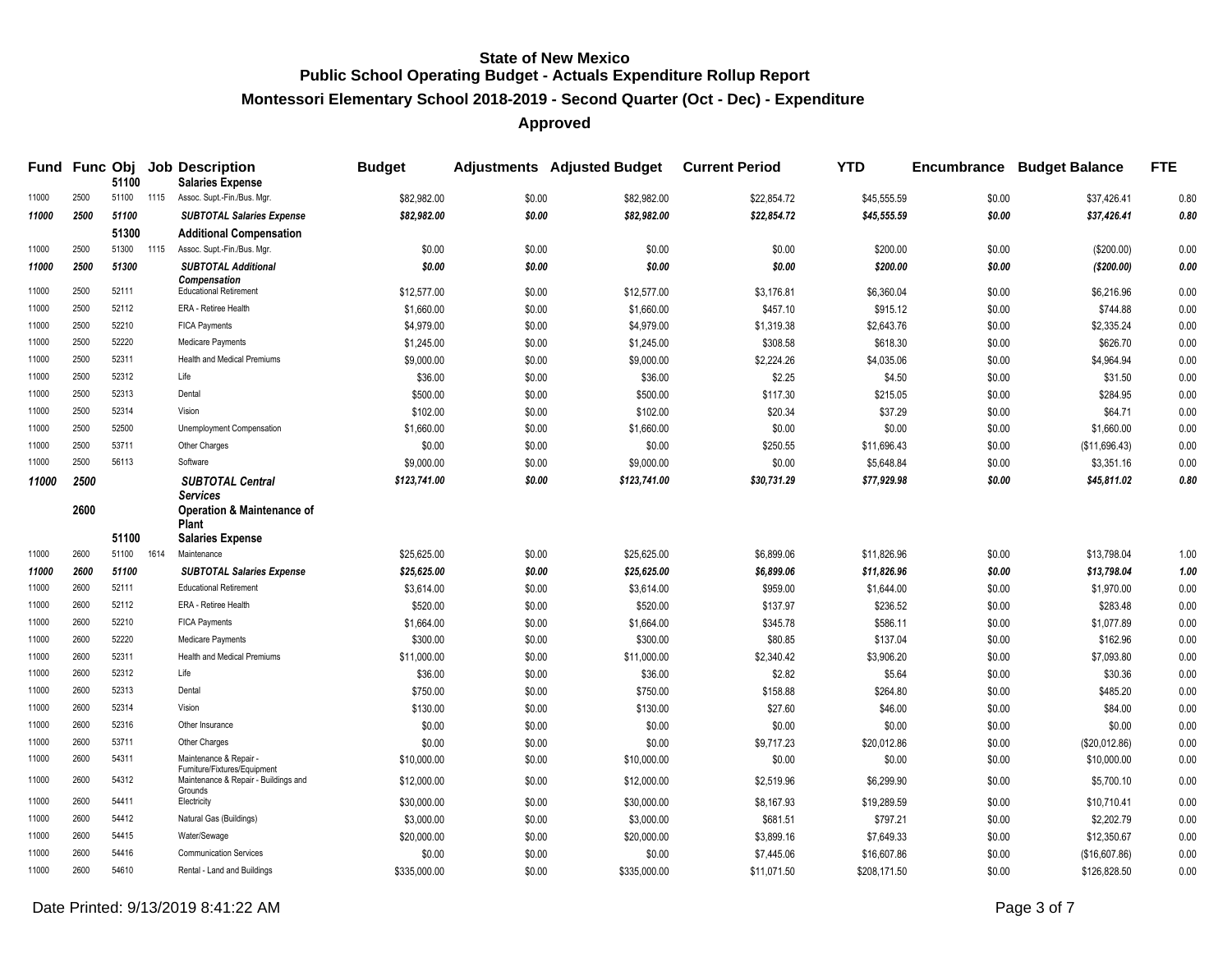#### **Montessori Elementary School 2018-2019 - Second Quarter (Oct - Dec) - Expenditure**

| Fund<br>11000  | <b>Func Obj</b><br>2600 | 55200 |      | <b>Job Description</b><br>Property/Liability Insurance                                             | <b>Budget</b><br>\$73,000.00 | \$0.00           | <b>Adjustments</b> Adjusted Budget<br>\$73,000.00 | <b>Current Period</b><br>\$0.00 | <b>YTD</b><br>\$32,233.00 | <b>Encumbrance</b><br>\$0.00 | <b>Budget Balance</b><br>\$40,767.00 | <b>FTE</b><br>0.00 |
|----------------|-------------------------|-------|------|----------------------------------------------------------------------------------------------------|------------------------------|------------------|---------------------------------------------------|---------------------------------|---------------------------|------------------------------|--------------------------------------|--------------------|
| 11000          | 2600                    | 56118 |      | General Supplies and Materials                                                                     | \$0.00                       | \$0.00           | \$0.00                                            | \$0.00                          | \$42.02                   | \$0.00                       | (\$42.02)                            | 0.00               |
| 11000          | 2600                    |       |      | <b>SUBTOTAL Operation &amp;</b><br><b>Maintenance of Plant</b>                                     | \$526,639.00                 | \$0.00           | \$526,639.00                                      | \$54,454.73                     | \$329,756.54              | \$0.00                       | \$196,882.46                         | 1.00               |
| 11000          | 2000                    |       |      | <b>SUBTOTAL Support</b><br><b>Services</b>                                                         | \$1,046,667.00               | \$0.00           | \$1,046,667.00                                    | \$216,259.14                    | \$628,893.45              | \$0.00                       | \$417,773.55                         | 8.00               |
| 11000<br>14000 | 1000                    |       |      | <b>TOTAL Operational</b><br><b>Total Instructional</b><br><b>Materials Sub-Fund</b><br>Instruction | \$2,769,335.00               | \$0.00           | \$2,769,335.00                                    | \$647,244.98                    | \$1,325,026.54            | \$0.00                       | \$1,444,308.46                       | 40.80              |
| 14000          | 1000                    | 56111 |      | Instructional Materials Cash - 50%                                                                 | \$7,105.00                   | \$0.00           | \$7,105.00                                        | \$1,252.90                      | \$25,373.98               | \$0.00                       | (\$18,268.98)                        | 0.00               |
| 14000          | 1000                    | 56113 |      | Textbooks<br>Software                                                                              | \$16,352.00                  | \$0.00           | \$16,352.00                                       | \$0.00                          | \$257.35                  | \$0.00                       | \$16,094.65                          | 0.00               |
| 14000          | 1000                    |       |      | <b>SUBTOTAL Instruction</b>                                                                        | \$23,457.00                  | \$0.00           | \$23,457.00                                       | \$1,252.90                      | \$25,631.33               | \$0.00                       | (\$2, 174.33)                        | 0.00               |
| 14000          |                         |       |      | <b>TOTAL Total</b>                                                                                 | \$23,457.00                  | \$0.00           | \$23,457.00                                       | \$1,252.90                      | \$25,631.33               | \$0.00                       | $(\$2, 174.33)$                      | 0.00               |
| 23000          |                         |       |      | <b>Instructional Materials</b><br>Sub-Fund<br>Non-Instructional<br>Support                         |                              |                  |                                                   |                                 |                           |                              |                                      |                    |
| 23000          | 1000<br>1000            | 53711 |      | Instruction<br>Other Charges                                                                       |                              |                  |                                                   |                                 |                           |                              |                                      |                    |
| 23000          | 1000                    | 55817 |      | <b>Student Travel</b>                                                                              | \$50,000.00<br>\$50,000.00   | \$0.00<br>\$0.00 | \$50,000.00<br>\$50,000.00                        | \$20,296.52<br>\$0.00           | \$59,226.99<br>\$0.00     | \$0.00<br>\$0.00             | (\$9,226.99)<br>\$50,000.00          | 0.00<br>0.00       |
| 23000          | 1000                    |       |      | <b>SUBTOTAL Instruction</b>                                                                        | \$100,000.00                 | \$0.00           | \$100,000.00                                      | \$20,296.52                     | \$59,226.99               | \$0.00                       | \$40,773.01                          | $0.00\,$           |
| 23000          |                         |       |      | <b>TOTAL Non-</b>                                                                                  | \$100,000.00                 | \$0.00           | \$100,000.00                                      | \$20,296.52                     | \$59,226.99               | \$0.00                       | \$40,773.01                          | 0.00               |
| 24000          |                         |       |      | <b>Instructional Support</b><br><b>Federal Flow-through</b><br>Grants                              |                              |                  |                                                   |                                 |                           |                              |                                      |                    |
| 24101          |                         |       |      | <b>Title I - ESEA</b>                                                                              |                              |                  |                                                   |                                 |                           |                              |                                      |                    |
|                | 2000                    |       |      | <b>Support Services</b>                                                                            |                              |                  |                                                   |                                 |                           |                              |                                      |                    |
|                | 2400                    | 51100 |      | <b>Support Services-School</b><br>Administration<br><b>Salaries Expense</b>                        |                              |                  |                                                   |                                 |                           |                              |                                      |                    |
| 24101          | 2400                    | 51100 | 1112 | Principals                                                                                         | \$0.00                       | \$43,149.00      | \$43,149.00                                       | \$0.00                          | \$0.00                    | \$0.00                       | \$43,149.00                          | 0.00               |
| 24101          | 2400                    | 51100 |      | <b>SUBTOTAL Salaries Expense</b>                                                                   | \$0.00                       | \$43,149.00      | \$43,149.00                                       | \$0.00                          | \$0.00                    | \$0.00                       | \$43,149.00                          | 0.00               |
| 24101          | 2400                    |       |      | <b>SUBTOTAL Support</b><br>Services-School<br><b>Administration</b>                                | \$0.00                       | \$43,149.00      | \$43,149.00                                       | \$0.00                          | \$0.00                    | \$0.00                       | \$43,149.00                          | 0.00               |
| 24101          | 2000                    |       |      | <b>SUBTOTAL Support</b><br><b>Services</b>                                                         | \$0.00                       | \$43,149.00      | \$43,149.00                                       | \$0.00                          | \$0.00                    | \$0.00                       | \$43,149.00                          | 0.00               |
| 24101<br>24106 | 1000                    |       |      | <b>TOTAL Title I - ESEA</b><br><b>Entitlement IDEA-B</b><br><b>Instruction</b>                     | \$0.00                       | \$43,149.00      | \$43,149.00                                       | \$0.00                          | \$0.00                    | \$0.00                       | \$43,149.00                          | 0.00               |
|                |                         | 51100 |      | <b>Salaries Expense</b>                                                                            |                              |                  |                                                   |                                 |                           |                              |                                      |                    |
| 24106          | 1000                    | 51100 | 1412 | Teachers- Special Education                                                                        | \$0.00                       | \$28,133.00      | \$28,133.00                                       | \$0.00                          | \$0.00                    | \$0.00                       | \$28,133.00                          | 0.00               |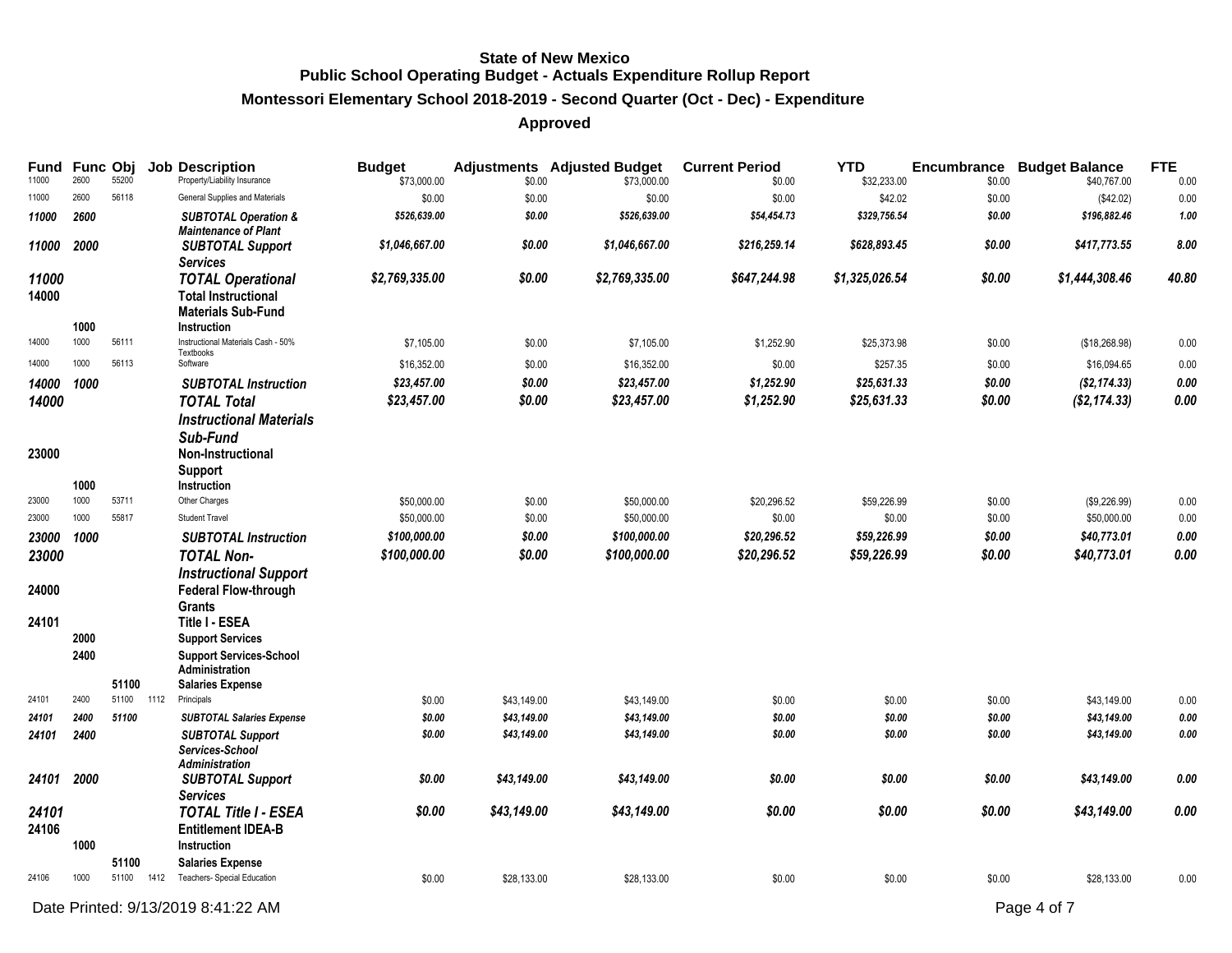# **Montessori Elementary School 2018-2019 - Second Quarter (Oct - Dec) - Expenditure**

| Fund<br>24106 | <b>Func Obj</b><br>1000 | 51100 |      | <b>Job Description</b><br><b>SUBTOTAL Salaries Expense</b>  | <b>Budget</b><br>\$0.00 | \$28,133.00 | <b>Adjustments</b> Adjusted Budget<br>\$28,133.00 | <b>Current Period</b><br>\$0.00 | <b>YTD</b><br>\$0.00 | Encumbrance<br>\$0.00 | <b>Budget Balance</b><br>\$28,133.00 | <b>FTE</b><br>0.00 |
|---------------|-------------------------|-------|------|-------------------------------------------------------------|-------------------------|-------------|---------------------------------------------------|---------------------------------|----------------------|-----------------------|--------------------------------------|--------------------|
| 24106         | 1000<br>2000            |       |      | <b>SUBTOTAL Instruction</b>                                 | \$0.00                  | \$28,133.00 | \$28,133.00                                       | \$0.00                          | \$0.00               | \$0.00                | \$28,133.00                          | 0.00               |
|               | 2100                    |       |      | <b>Support Services</b><br><b>Support Services-Students</b> |                         |             |                                                   |                                 |                      |                       |                                      |                    |
| 24106         | 2100                    | 53212 |      | Speech Therapists - Contracted                              | \$0.00                  | \$36,841.00 | \$36,841.00                                       | \$0.00                          | \$0.00               | \$0.00                | \$36,841.00                          | 0.00               |
| 24106         | 2100                    | 53213 |      | Occupational Therapists - Contracted                        | \$0.00                  | \$0.00      | \$0.00                                            | \$0.00                          | \$0.00               | \$0.00                | \$0.00                               | 0.00               |
| 24106         | 2100                    |       |      | <b>SUBTOTAL Support</b>                                     | \$0.00                  | \$36,841.00 | \$36,841.00                                       | \$0.00                          | \$0.00               | \$0.00                | \$36,841.00                          | 0.00               |
|               |                         |       |      | <b>Services-Students</b>                                    |                         |             |                                                   |                                 |                      |                       |                                      |                    |
| 24106         | 2000                    |       |      | <b>SUBTOTAL Support</b><br><b>Services</b>                  | \$0.00                  | \$36,841.00 | \$36,841.00                                       | \$0.00                          | \$0.00               | \$0.00                | \$36,841.00                          | 0.00               |
| 24106         |                         |       |      | <b>TOTAL Entitlement</b>                                    | \$0.00                  | \$64,974.00 | \$64,974.00                                       | \$0.00                          | \$0.00               | \$0.00                | \$64,974.00                          | 0.00               |
|               |                         |       |      | <b>IDEA-B</b>                                               |                         |             |                                                   |                                 |                      |                       |                                      |                    |
| 24109         |                         |       |      | <b>Preschool IDEA-B</b>                                     |                         |             |                                                   |                                 |                      |                       |                                      |                    |
|               | 2000                    |       |      | <b>Support Services</b>                                     |                         |             |                                                   |                                 |                      |                       |                                      |                    |
|               | 2100                    |       |      | <b>Support Services-Students</b>                            |                         |             |                                                   |                                 |                      |                       |                                      |                    |
| 24109         | 2100                    | 53212 |      | Speech Therapists - Contracted                              | \$0.00                  | \$1,511.00  | \$1,511.00                                        | \$0.00                          | \$0.00               | \$0.00                | \$1,511.00                           | 0.00               |
| 24109         | 2100                    |       |      | <b>SUBTOTAL Support</b><br><b>Services-Students</b>         | \$0.00                  | \$1,511.00  | \$1,511.00                                        | \$0.00                          | \$0.00               | \$0.00                | \$1,511.00                           | 0.00               |
| 24109         | 2000                    |       |      | <b>SUBTOTAL Support</b>                                     | \$0.00                  | \$1,511.00  | \$1,511.00                                        | \$0.00                          | \$0.00               | \$0.00                | \$1,511.00                           | 0.00               |
|               |                         |       |      | <b>Services</b>                                             |                         |             |                                                   |                                 |                      |                       |                                      |                    |
| 24109         |                         |       |      | <b>TOTAL Preschool</b><br><b>IDEA-B</b>                     | \$0.00                  | \$1,511.00  | \$1,511.00                                        | \$0.00                          | \$0.00               | \$0.00                | \$1,511.00                           | 0.00               |
| 24154         |                         |       |      | <b>Teacher/Principal</b>                                    |                         |             |                                                   |                                 |                      |                       |                                      |                    |
|               |                         |       |      | <b>Training &amp; Recruiting</b>                            |                         |             |                                                   |                                 |                      |                       |                                      |                    |
|               | 1000                    |       |      | <b>Instruction</b>                                          |                         |             |                                                   |                                 |                      |                       |                                      |                    |
| 24154         | 1000                    | 53330 |      | Professional Development                                    | \$0.00                  | \$0.00      | \$0.00                                            | \$0.00                          | \$0.00               | \$0.00                | \$0.00                               | 0.00               |
| 24154         | 1000                    |       |      | <b>SUBTOTAL Instruction</b>                                 | \$0.00                  | \$0.00      | \$0.00                                            | \$0.00                          | \$0.00               | \$0.00                | \$0.00                               | $0.00\,$           |
| 24154         |                         |       |      | <b>TOTAL</b>                                                | \$0.00                  | \$0.00      | \$0.00                                            | \$0.00                          | \$0.00               | \$0.00                | \$0.00                               | 0.00               |
|               |                         |       |      | <b>Teacher/Principal</b>                                    |                         |             |                                                   |                                 |                      |                       |                                      |                    |
|               |                         |       |      | <b>Training &amp; Recruiting</b>                            |                         |             |                                                   |                                 |                      |                       |                                      |                    |
| 24189         |                         |       |      | <b>Student Supp Academic</b>                                |                         |             |                                                   |                                 |                      |                       |                                      |                    |
|               | 2000                    |       |      | <b>Achievment Title IV</b>                                  |                         |             |                                                   |                                 |                      |                       |                                      |                    |
|               |                         |       |      | <b>Support Services</b>                                     |                         |             |                                                   |                                 |                      |                       |                                      |                    |
|               | 2400                    |       |      | <b>Support Services-School</b><br>Administration            |                         |             |                                                   |                                 |                      |                       |                                      |                    |
|               |                         | 51100 |      | <b>Salaries Expense</b>                                     |                         |             |                                                   |                                 |                      |                       |                                      |                    |
| 24189         | 2400                    | 51100 | 1112 | Principals                                                  | \$0.00                  | \$10,000.00 | \$10,000.00                                       | \$0.00                          | \$0.00               | \$0.00                | \$10,000.00                          | 0.00               |
| 24189         | 2400                    | 51100 |      | <b>SUBTOTAL Salaries Expense</b>                            | \$0.00                  | \$10,000.00 | \$10,000.00                                       | \$0.00                          | \$0.00               | \$0.00                | \$10,000.00                          | 0.00               |
| 24189         | 2400                    |       |      | <b>SUBTOTAL Support</b>                                     | \$0.00                  | \$10,000.00 | \$10,000.00                                       | \$0.00                          | \$0.00               | \$0.00                | \$10,000.00                          | 0.00               |
|               |                         |       |      | Services-School<br><b>Administration</b>                    |                         |             |                                                   |                                 |                      |                       |                                      |                    |
| 24189         | 2000                    |       |      | <b>SUBTOTAL Support</b><br><b>Services</b>                  | \$0.00                  | \$10,000.00 | \$10,000.00                                       | \$0.00                          | \$0.00               | \$0.00                | \$10,000.00                          | 0.00               |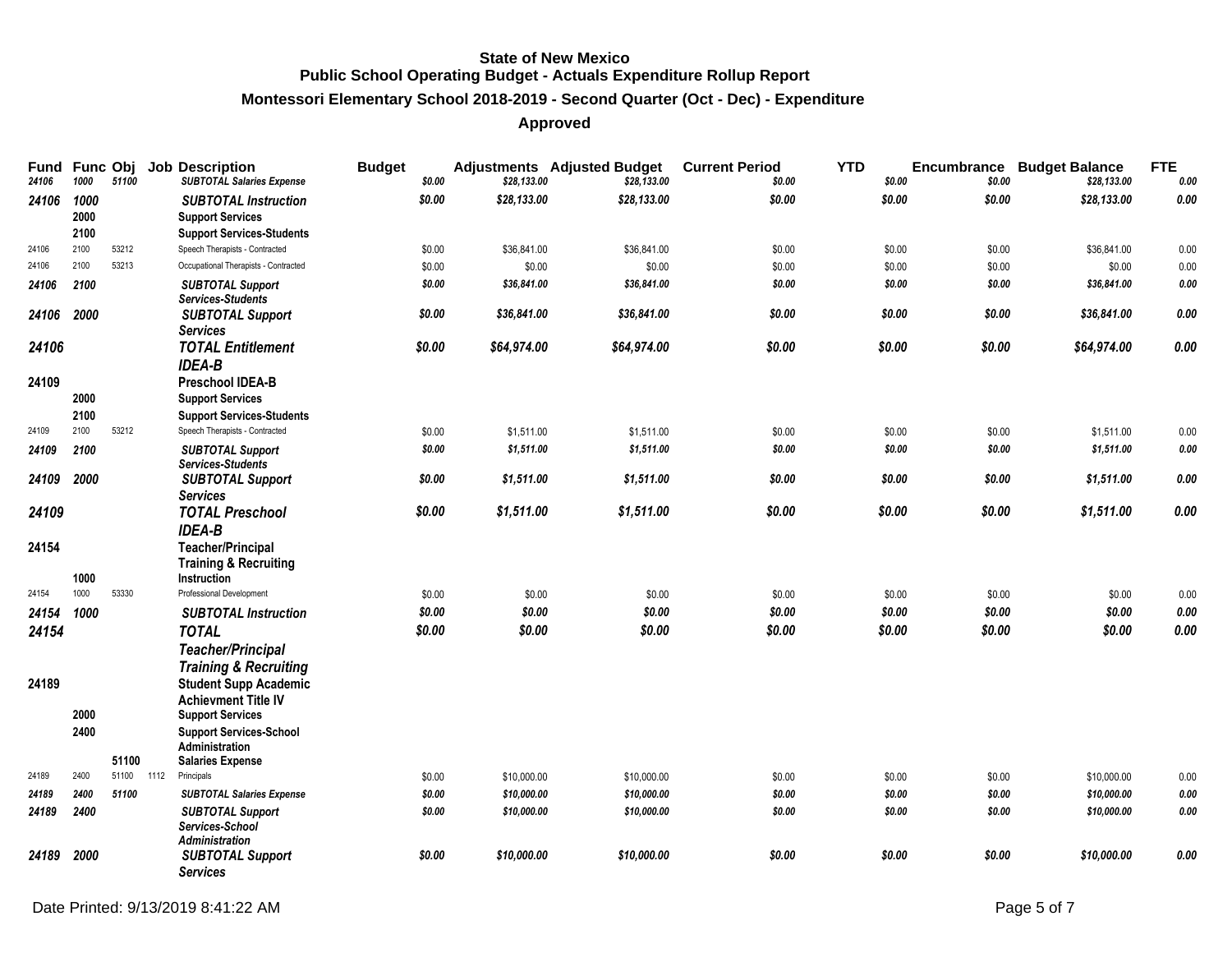#### **Montessori Elementary School 2018-2019 - Second Quarter (Oct - Dec) - Expenditure**

| Fund Func Obj<br>24189 |      |                |      | <b>Job Description</b><br><b>TOTAL Student Supp</b><br><b>Academic Achievment</b> | <b>Budget</b><br>\$0.00 | \$10,000.00  | <b>Adjustments</b> Adjusted Budget<br>\$10,000.00 | <b>Current Period</b><br>\$0.00 | <b>YTD</b><br>\$0.00 | \$0.00 | <b>Encumbrance Budget Balance</b><br>\$10,000.00 | <b>FTE</b><br>0.00 |
|------------------------|------|----------------|------|-----------------------------------------------------------------------------------|-------------------------|--------------|---------------------------------------------------|---------------------------------|----------------------|--------|--------------------------------------------------|--------------------|
| 24000                  |      |                |      | <b>Title IV</b><br><b>TOTAL Federal Flow-</b>                                     | \$0.00                  | \$119,634.00 | \$119,634.00                                      | \$0.00                          | \$0.00               | \$0.00 | \$119,634.00                                     | 0.00               |
|                        |      |                |      | through Grants                                                                    |                         |              |                                                   |                                 |                      |        |                                                  |                    |
| 27000                  |      |                |      | <b>State Flow-through</b><br><b>Grants</b>                                        |                         |              |                                                   |                                 |                      |        |                                                  |                    |
| 27107                  |      |                |      | 27107 GOB Library                                                                 |                         |              |                                                   |                                 |                      |        |                                                  |                    |
|                        | 2000 |                |      | <b>Support Services</b>                                                           |                         |              |                                                   |                                 |                      |        |                                                  |                    |
|                        | 2200 |                |      | <b>Support Services-Instruction</b>                                               |                         |              |                                                   |                                 |                      |        |                                                  |                    |
| 27107                  | 2200 | 56114          |      | Library And Audio-Visual                                                          | \$3,654.00              | \$0.00       | \$3,654.00                                        | \$0.00                          | \$0.00               | \$0.00 | \$3,654.00                                       | 0.00               |
| 27107                  | 2200 |                |      | <b>SUBTOTAL Support</b><br>Services-Instruction                                   | \$3,654.00              | \$0.00       | \$3,654.00                                        | \$0.00                          | \$0.00               | \$0.00 | \$3,654.00                                       | 0.00               |
| 27107                  | 2000 |                |      | <b>SUBTOTAL Support</b><br><b>Services</b>                                        | \$3,654.00              | \$0.00       | \$3,654.00                                        | \$0.00                          | \$0.00               | \$0.00 | \$3,654.00                                       | 0.00               |
| 27107                  |      |                |      | <b>TOTAL 27107 GOB</b>                                                            | \$3,654.00              | \$0.00       | \$3,654.00                                        | \$0.00                          | \$0.00               | \$0.00 | \$3,654.00                                       | 0.00               |
|                        |      |                |      | Library                                                                           |                         |              |                                                   |                                 |                      |        |                                                  |                    |
| 27125                  |      |                |      | <b>Excellence in Teaching</b>                                                     |                         |              |                                                   |                                 |                      |        |                                                  |                    |
|                        |      |                |      | Awards                                                                            |                         |              |                                                   |                                 |                      |        |                                                  |                    |
|                        | 1000 |                |      | Instruction                                                                       |                         |              |                                                   |                                 |                      |        |                                                  |                    |
| 27125                  | 1000 | 51300<br>51300 | 1411 | <b>Additional Compensation</b><br>Teachers-Grades 1-12                            | \$0.00                  | \$5,000.00   | \$5,000.00                                        | \$5,000.00                      | \$5,000.00           | \$0.00 | \$0.00                                           | 0.00               |
| 27125                  | 1000 | 51300          |      | <b>SUBTOTAL Additional</b>                                                        | \$0.00                  | \$5,000.00   | \$5,000.00                                        | \$5,000.00                      | \$5,000.00           | \$0.00 | \$0.00                                           | 0.00               |
|                        |      |                |      | Compensation                                                                      |                         |              |                                                   |                                 |                      |        |                                                  |                    |
| 27125                  | 1000 | 52210          |      | <b>FICA Payments</b>                                                              | \$0.00                  | \$310.00     | \$310.00                                          | \$310.00                        | \$310.00             | \$0.00 | \$0.00                                           | 0.00               |
| 27125                  | 1000 | 52220          |      | Medicare Payments                                                                 | \$0.00                  | \$73.00      | \$73.00                                           | \$72.50                         | \$72.50              | \$0.00 | \$0.50                                           | 0.00               |
| 27125                  | 1000 |                |      | <b>SUBTOTAL Instruction</b>                                                       | \$0.00                  | \$5,383.00   | \$5,383.00                                        | \$5,382.50                      | \$5,382.50           | \$0.00 | \$0.50                                           | $\it{0.00}$        |
| 27125                  |      |                |      | <b>TOTAL Excellence in</b>                                                        | \$0.00                  | \$5,383.00   | \$5,383.00                                        | \$5,382.50                      | \$5,382.50           | \$0.00 | \$0.50                                           | 0.00               |
|                        |      |                |      | <b>Teaching Awards</b>                                                            |                         |              |                                                   |                                 |                      |        |                                                  |                    |
| 27000                  |      |                |      | <b>TOTAL State Flow-</b>                                                          | \$3,654.00              | \$5,383.00   | \$9,037.00                                        | \$5,382.50                      | \$5,382.50           | \$0.00 | \$3,654.50                                       | 0.00               |
|                        |      |                |      | through Grants                                                                    |                         |              |                                                   |                                 |                      |        |                                                  |                    |
| 31200                  |      |                |      | <b>Public School Capital</b><br>Outlay                                            |                         |              |                                                   |                                 |                      |        |                                                  |                    |
|                        | 4000 |                |      | <b>Capital Outlay</b>                                                             |                         |              |                                                   |                                 |                      |        |                                                  |                    |
| 31200                  | 4000 | 54610          |      | Rental - Land and Buildings                                                       | \$0.00                  | \$308,857.00 | \$308,857.00                                      | \$154,428.50                    | \$154,428.50         | \$0.00 | \$154,428.50                                     | 0.00               |
| 31200                  | 4000 |                |      | <b>SUBTOTAL Capital</b><br><b>Outlay</b>                                          | \$0.00                  | \$308,857.00 | \$308,857.00                                      | \$154,428.50                    | \$154,428.50         | \$0.00 | \$154,428.50                                     | $\pmb{0.00}$       |
| 31200                  |      |                |      | <b>TOTAL Public School</b>                                                        | \$0.00                  | \$308,857.00 | \$308,857.00                                      | \$154,428.50                    | \$154,428.50         | \$0.00 | \$154,428.50                                     | 0.00               |
|                        |      |                |      | <b>Capital Outlay</b>                                                             |                         |              |                                                   |                                 |                      |        |                                                  |                    |
| 31400                  |      |                |      | <b>Special Capital Outlay-</b>                                                    |                         |              |                                                   |                                 |                      |        |                                                  |                    |
|                        |      |                |      | <b>State</b>                                                                      |                         |              |                                                   |                                 |                      |        |                                                  |                    |
|                        | 4000 |                |      | <b>Capital Outlay</b>                                                             |                         |              |                                                   |                                 |                      |        |                                                  |                    |
| 31400                  | 4000 | 57331          |      | Fixed Assets (more than \$5,000)                                                  | \$18,371.00             | \$0.00       | \$18,371.00                                       | \$0.00                          | \$0.00               | \$0.00 | \$18,371.00                                      | 0.00               |
|                        |      |                |      | Date Printed: 9/13/2019 8:41:22 AM                                                |                         |              |                                                   |                                 |                      |        | Page 6 of 7                                      |                    |